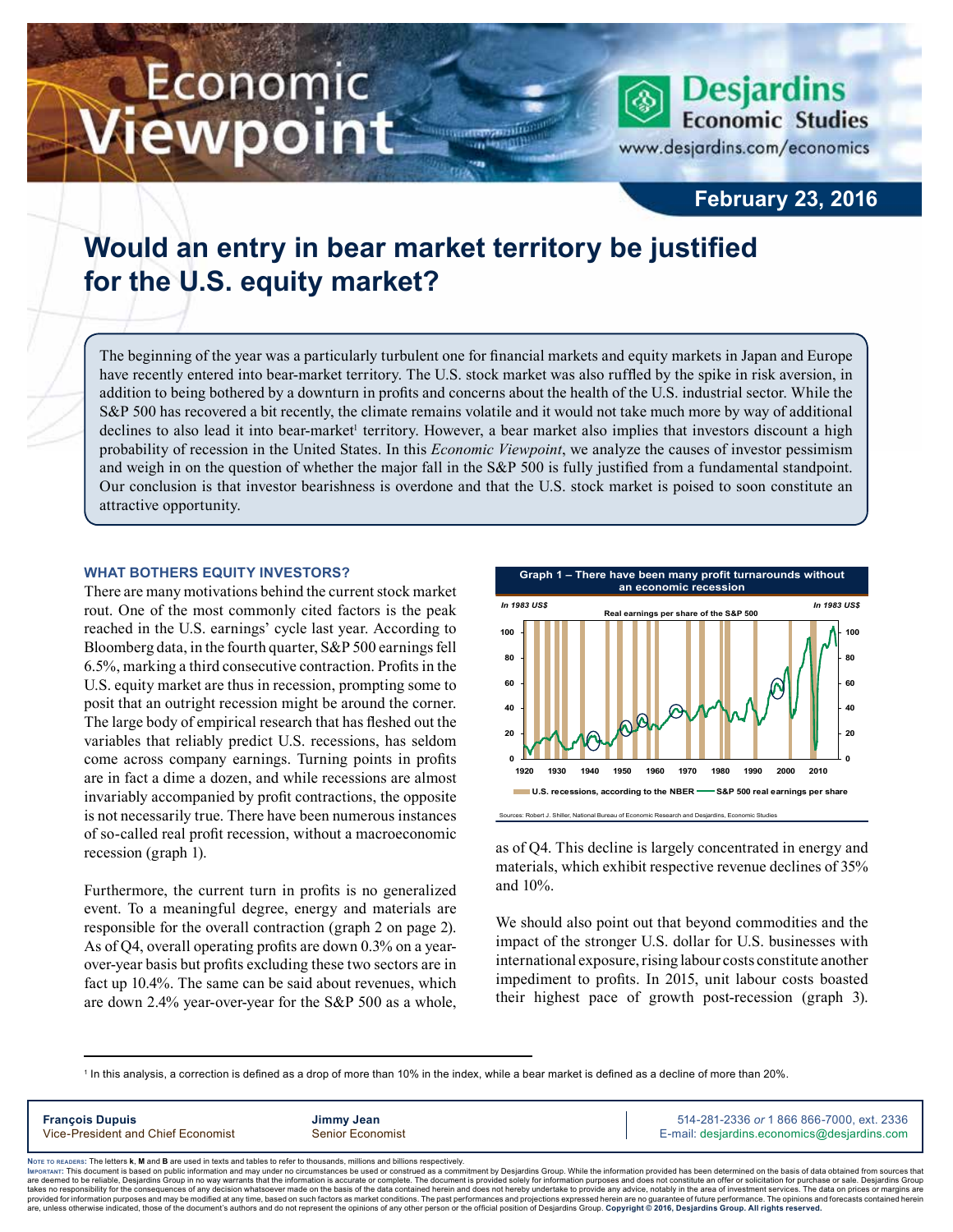



However, this situation has its advantages. With rising wages and strong employment dynamics, U.S. consumers benefit from a renewed capacity to spend. Whether they elect to use this capacity currently or to spread it out over time (implying a higher saving rate in the near term) should not be all that consequential. The key point is that sooner or later, corporations should get their redemption via stronger top lines, if one assumes that the macroeconomic cycle still has legs. We will expand on this further.



Another source of preoccupation for the equity market has been the mess in China. The Shanghai stock index is off nearly 50% since last June and Chinese authorities have been at pains, trying to simultaneously stabilize equities and the renminbi. But should it matter all that much for the United States? The Chinese stock market is less than a tenth of the size of the S&P 500 and foreign exposure has been limited by restrictions on capital inflows.

There is nonetheless a growing belief that China's attempts to sustain its currency in the face of pervasive capital outflows is doomed to fail, and that the inevitable tumble in the renminbi will send a disinflationary impulse globally. All else equal, this would imply an even stronger U.S. dollar (especially with some abatement in the liquidation of Chinese official reserves), and provide for an even more powerful headwind to U.S. exports. Even if this "endgame" scenario came to fruition, the U.S. economy is one of the most capable of tolerating weakness in its trade sector. Relatively speaking, exports account for a small fraction of GDP (graph 4). The U.S. economy managed to grow at a respectable pace of 2.4% last year, despite net exports penalizing growth in the order of 0.7 percentage points.



Thirdly, we cannot omit the puzzling oil-equity nexus that has characterized market action in recent months. The correlation between crude oil has approached the level of perfection, despite lower fuel prices providing a meaningful boost to economic activity. The United States just recorded its best year of vehicle sales since 2000, driven by some rekindled appetite for large, albeit less fuel-efficient types of vehicles. Vehicle miles-driven, which were flat ever since 2009, are suddenly growing again. Even though weak oil prices raise the specter of bankruptcies and defaults in the energy sector, there is no too-big-to-fail in the energy sector. Loans extended to the oil and gas sector account for less than 5% of U.S. major banks' lending books. We thus fail to see how the slide in oil prices is negative for the U.S. economy on net.

#### **Would a bear market be justified from a fundamental standpoint?**

From a fundamental perspective, the bearish view on U.S.stocks finds most validation in the industrial sector. The combination of a strong currency, weak emerging market growth, and an unravelling energy sector has inflicted material damage to industrial activity, exacting a heavy toll on the manufacturing sector. The ISM manufacturing index has been in contraction for four consecutive months (i.e. from October through January). Historically, there is a fairly close link between the equity market cycle and the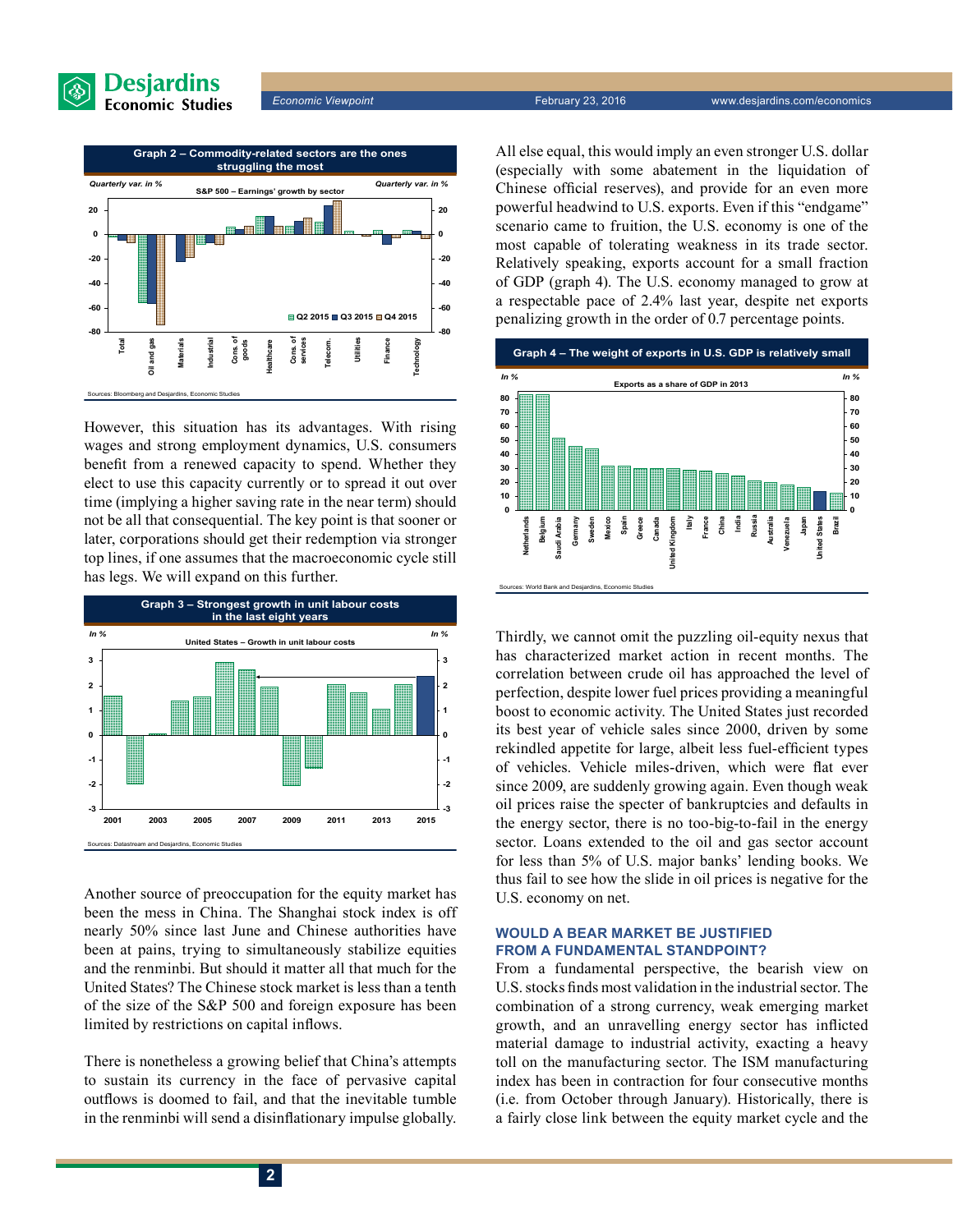#### **Of bear markets and corrections...**

Entry into bear market for the U.S. equity market would signal that elevated recession probabilities are being priced in. Looking back to 1970, there has been six bear markets. Bear markets span over 491 days on average, and the recovery to the previous peak typically takes well over 1000 days, from the moment a bottom has been formed (table 1).

|                                      | Table 1<br><b>Entry into bear market</b> |                                        |                                     |                           |                  |  |  |  |
|--------------------------------------|------------------------------------------|----------------------------------------|-------------------------------------|---------------------------|------------------|--|--|--|
| <b>Beginning</b>                     | End                                      | <b>Magnitude of the</b><br>contraction | <b>Length of the</b><br>contraction | Length of the<br>recovery | <b>Recession</b> |  |  |  |
|                                      |                                          | in $%$                                 | in days                             | in days                   |                  |  |  |  |
| January 1970                         | May 1970                                 | 25.90                                  | 141                                 | 238                       | x                |  |  |  |
| August 1973                          | March 1974                               | 48.00                                  | 633                                 | 2.111                     | x                |  |  |  |
| November 1980                        | August 1982                              | 26.90                                  | 623                                 | 83                        | x                |  |  |  |
| August 1987                          | December 1987                            | 33.30                                  | 105                                 | 600                       |                  |  |  |  |
| March 2000                           | October 2002                             | 49.00                                  | 926                                 | 1,685                     | x                |  |  |  |
| October 2007                         | March 2009                               | 56.50                                  | 515                                 | 1.463                     | x                |  |  |  |
| Average                              |                                          | 39.90                                  | 491                                 | 1,030                     |                  |  |  |  |
| Source: Desjardins, Economic Studies |                                          |                                        |                                     |                           |                  |  |  |  |

By contrast, there have been eight non-bear-market corrections, and only two were accompanied by a recession (in the early 1990s) (table 2). Corrections last an average 145 days and the subsequent recovery to the previous peak takes only 100 days. Currently, the correction runs slightly over 200 days, but it must be noted that the length of correction phases has been historically highly dispersed, going from 42 days (in 1998) to 398 (in 1983 and 1984). Naturally, the past is not prologue, and these experiences can only serve as a guideline. But if one believes that a recession/bear market scenario is implausible, U.S. equities might be able to find their footing.

| Table 2<br><b>Non-bear-market corrections</b> |                  |                                        |                              |                           |                  |  |  |
|-----------------------------------------------|------------------|----------------------------------------|------------------------------|---------------------------|------------------|--|--|
| <b>Beginning</b>                              | End              | <b>Magnitude of the</b><br>contraction | Length of the<br>contraction | Length of the<br>recovery | <b>Recession</b> |  |  |
|                                               |                  | in $%$                                 | in days                      | in days                   |                  |  |  |
| <b>April 1971</b>                             | November 1971    | 13.80                                  | 208                          | 71                        |                  |  |  |
| June 1983                                     | <b>July 1984</b> | 13.60                                  | 398                          | 176                       |                  |  |  |
| October 1989                                  | January 1990     | 10.20                                  | 113                          | 119                       | x                |  |  |
| <b>July 1990</b>                              | October 1990     | 19.60                                  | 86                           | 123                       | X                |  |  |
| <b>July 1998</b>                              | August 1998      | 19.20                                  | 41                           | 84                        |                  |  |  |
| <b>July 1999</b>                              | October 1999     | 12.10                                  | 91                           | 32                        |                  |  |  |
| April 2010                                    | <b>July 2010</b> | 15.60                                  | 67                           | 120                       |                  |  |  |
| May 2011                                      | October 2011     | 19.20                                  | 154                          | 120                       |                  |  |  |
| Average                                       |                  | 15.41                                  | 145                          | 106                       |                  |  |  |

manufacturing cycle. From the perspective of the decline in industrial production since July, the current correction could in fact be construed as justified. In fact, in all the market corrections since 1970 that were accompanied by industrial production contractions, a bear market was avoided in only one instance (graph 5).

The current context nonetheless stands out relative to prior episodes. Traditionally, a slowdown in manufacturing is accompanied by a weaker job market, which reinforces equity market pessimism. In the present case, the manufacturing sector is weakening while the job market continues to improve. The Federal Reserve's Labor Market Conditions Index has kept on a rising trend since last July,

#### **Graph 5 – Bear markets are more frequent in situations where industrial production is in contraction**





\* Level as of January 30 for current episode. Sources: Bloomberg, Federal Reserve and Desjardins, Economic Studies